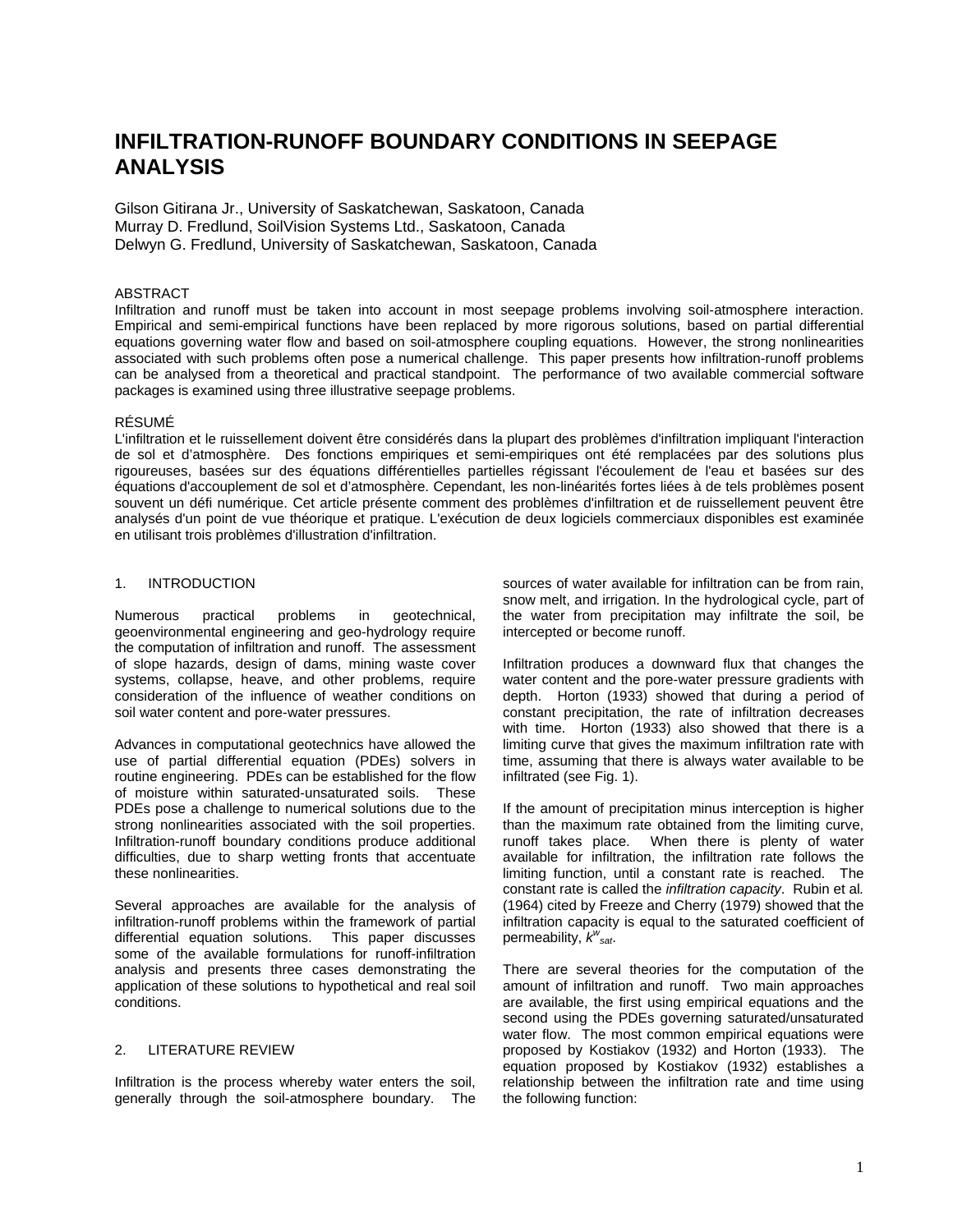

Figure 1 Infiltration rate versus time (Horton, 1933 and Koorevaar et al., 1983).

$$
I = I_0 t^{-\alpha} \tag{1}
$$

where  $I =$  infiltration rate;  $I_0 =$  the initial infiltration rate;  $\alpha =$ empirical constant experimentally determined for a site of interest.

Horton (1933) proposed a popular empirical equation that is based on three parameters. The equation is as follows:

$$
I = f_c + (f_0 - f_c)e^{-\beta t}
$$
 [2]

where  $f_c$  = infiltration capacity;  $f_0$  = the maximum infiltration rate;  $β =$  rate of decrease of the infiltration rate.

Equations 1 and 2 merely attempt to reproduce the shape and main features identified in the limiting infiltration curve (Fig. 1). The equations proposed by Green and Ampt (1911) and by Philip (1957) incorporate elements of physics into the infiltration rate equations. The Green and Ampt (1911) model uses Darcy's equation and is based on infiltration into deep homogeneous reservoirs with a homogeneous initial water content distribution. A well defined wetting front is assumed with the soil saturated beyond the wetting front:

$$
I = k_{sat}^{\text{w}} \left[ 1 + \frac{(n - \theta_i)S_f}{D} \right]
$$
 [3]

where  $n =$  soil porosity;  $\theta_i =$  the initial volumetric water content;  $S_f$  = the soil suction at the wetting front;  $D =$ depth infiltrated.

Philip (1957) proposed an analytical solution for the water flow equation that is based on a finite difference solution. The equation for the infiltration rate is as follows:

$$
I = \frac{C}{2}t^{1/2} + F
$$
 [4]

where  $C =$  the field capacity;  $F = a$  constant related to the gravity driving mechanism.

The infiltration rate can also be computed in a rigorous manner by modelling the internal moisture flow combined with boundary conditions that represent the precipitation and drainage conditions. The one-dimensional PDE governing liquid and water vapour flow can be written as follows (Gitirana Jr., 2005):

$$
\frac{\partial}{\partial y} \left[ \left( \frac{k^w + k^v}{\gamma_w} \right) \frac{\partial u_w}{\partial y} + k^w - \frac{k^v}{\gamma_w} \left( \frac{u_w}{T + 273.15} \right) \frac{\partial T}{\partial y} \right] = \frac{\partial (nS)}{\partial t} \quad [5]
$$

where  $k^w =$  hydraulic conductivity;  $k^v =$  vapour conductivity;  $\gamma_w =$  unit weight of water;  $u_w =$  pore-water pressure:  $T =$  temperature:  $n =$  porosity:  $S =$  degree of saturation.

Freeze and Cherry (1979) present analyses based on Richard's equation (similar to Eq. 5) using a finite difference solution. The results are excellent and in qualitative agreement with the shape of the limiting curve presented in Fig. 1. This approach results in a comprehensive analysis that is able to handle infiltration and runoff conditions. However, the manner in which the precipitation and runoff boundary conditions are posed have a significant influence on the results.

## 3. THEORY FOR INFILTRATION AND RUNOFF BOUNDARY CONDITIONS

The net soil-atmosphere moisture flux is a function of some of the key components of the hydrology cycle; namely, precipitation, actual evaporation, and run-off. The net soil-atmosphere flux may result in either infiltration (positive flux) or exfiltration (negative flux). The net soil-atmosphere moisture flux can be determined by the following water balance equation:

$$
NF = P\cos\alpha - AE - R
$$
 [6]

where  $NF =$  the net moisture flux;  $P =$  precipitation;  $\alpha =$ ground surface slope;  $AE =$  actual evaporation;  $R =$  runoff.

The terms in Eq. 6 are illustrated in Fig. 2. The net moisture flux, *NF*, corresponds to a natural (i.e., flux) boundary condition. The amount of precipitation,  $P$ , is a "known" input. The term  $\cos \alpha$  is based on the "known" input. The term  $\cos \alpha$  is based on the assumption that precipitation falls in a vertical trajectory and is typically measured on a horizontal surface. The terms *AE* and *R* are a function of weather parameters and the soil suction at the soil-atmosphere boundary.

Actual evaporation can be computed based on the potential evaporation and a limiting function (Wilson et al., 1997). Runoff must be computed in an interactive manner. If the embankment being analysed has an efficient drainage system, any runoff water will be removed from the ground surface. In this case, the amount of net moisture flux, *NF*, should not produce porewater pressures higher than zero at ground surface. The following set of equations can be used to represent this condition (Gitirana Jr., 2005):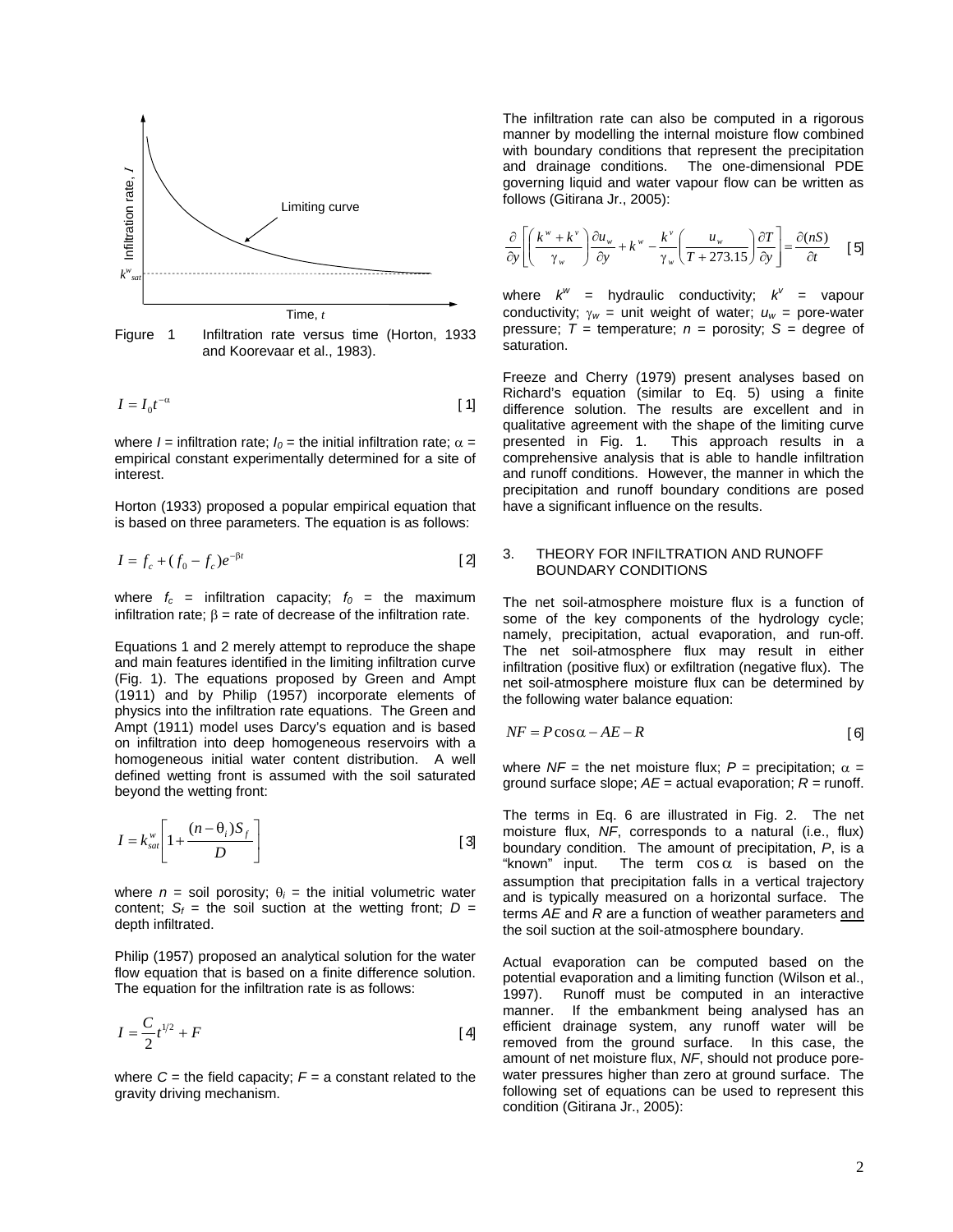

Figure 2 Soil-atmosphere moisture flux components.

$$
NF = \begin{cases} P\cos\alpha - AE & \text{if } P\cos\alpha - AE > 0 \text{ and } u_{ws} < 0\\ EF(0 - u_{ws}) & \text{if } P\cos\alpha - AE > 0 \text{ and } u_{ws} \ge 0\\ P\cos\alpha - AE & \text{if } P\cos\alpha - AE \le 0 \end{cases}
$$
[7]

where  $u_{ws}$  = pore-water pressure at the surface;  $EF = a$ large number.

Runoff may take place when the value of  $(Pcos\alpha - AE)$  is larger then the saturated hydraulic conductivity. The amount of runoff corresponds to the difference between the water available,  $(P\cos\alpha - AE)$ , and the amount of infiltration computed using Eq. 7.

If the multiplier *EF* tends to infinity, the area flux boundary condition *NF* = *EF*(0 – *uws*) becomes mathematically equivalent to an essential (i.e., node value) boundary condition,  $u_w = 0$ . Therefore, the boundary condition from Eq. 7 is an alternative to switching to an essential boundary condition when the pore-water pressure at the soil surface becomes positive.

The approach based on switching boundary conditions often results in numerical oscillations due to instantaneous changes on node values. These instantaneous changes do not represent real-world Instantaneous changes in node values require mesh refinements that should theoretically be infinitesimal (Gitirana Jr., 2005, Nelson, 2005). Therefore, Eq. 7 appears to impose a more realistic condition.

## 4. METHODOLOGY

Two software packages were used in this study. SVFlux (SoilVision Ltd., 2005) is a seepage analysis package capable of solving 2D, and 3D seepage problems under steady-state and transient conditions. One-dimensional mesh capabilities have been recently implemented, but were not used in this study. SVFlux uses FlexPDE (PDE Solutions Inc., 2005) as a PDE solver engine. Liquid water and water vapour flow are considered in the PDEs adopted, according to the formulation presented in

Gitirana Jr. (2005). Soil-atmosphere interaction is reproduced using Eq. 7. SVFlux makes use of an automatic adaptive mesh technique. The adaptive mesh refinement algorithm is tuned to be sensitive to high gradients in pore-water pressure, hydraulic conductivity, or any other variable that needs to be solved with a desired accuracy.

Vadose/W (Geo-Slope International, 2005) is capable of solving seepage problems where soil-atmosphere interaction is of interest. Vadose/W is primarily a 2D package but can be used for 1D problems through the use of appropriate boundary conditions. Vadose/W has a special feature that allows the accumulation of runoff in surface depressions and subsequent infiltration. The mesh construction in Vadose/W is manual and the mesh remains fixed throughout the analysis.

Vadose/W uses a technique for computing infiltration and runoff were "natural" and "essential" boundary conditions are switched based on the soil conditions at the ground surface. The ground surface is treated as a "potential seepage surface". The instantaneous application of "essential" boundary conditions that are not continuous may result in numerical oscillations. However, the small difference between pore-water pressures at the surface and instantaneously imposed conditions is expected to minimize such oscillations. Such differences can be kept small by using small time steps.

Three problems were investigated as part of this study. First, a simple problem with constant rainfall on a 1D column was analyzed. Precipitation was varied in order to investigate the computations of infiltration and runoff for<br>increasingly high precipitations. Significantly high increasingly high precipitations. gradients were expected in this problem, resulting in demanding computations.

Next, two problems are analyzed that involved alternating weather conditions. The fluxes past soil covers associated with the reclamation of mine sites are presented.

## 5. ANALYSIS OF HYPOTHETICAL CONSTANT RAINFALL CONDITIONS

The analysis of a 10 m high soil column subjected to precipitation under isothermal conditions is first presented. Figure 3 presents the problem geometry adopted and finite element meshes generated. The horizontal dimension of the soil column is irrelevant as the flow pattern is one-dimensional. The mesh manually constructed in Vadose/W consists of 408 eight-node isoparametric elements. The mesh automatically generated by FlexPDE/SVFlux has a number of elements that varies according to the degree of nonlinearity of the problem at a given time step. As many as 500 elements were required for an error tolerance of 0.1%. The initial pore-water pressure distribution corresponds to a hydrostatic pore-water pressure distribution (Fig. 3e), with the water table located at the bottom of the column  $(elevation = 0 m)$ .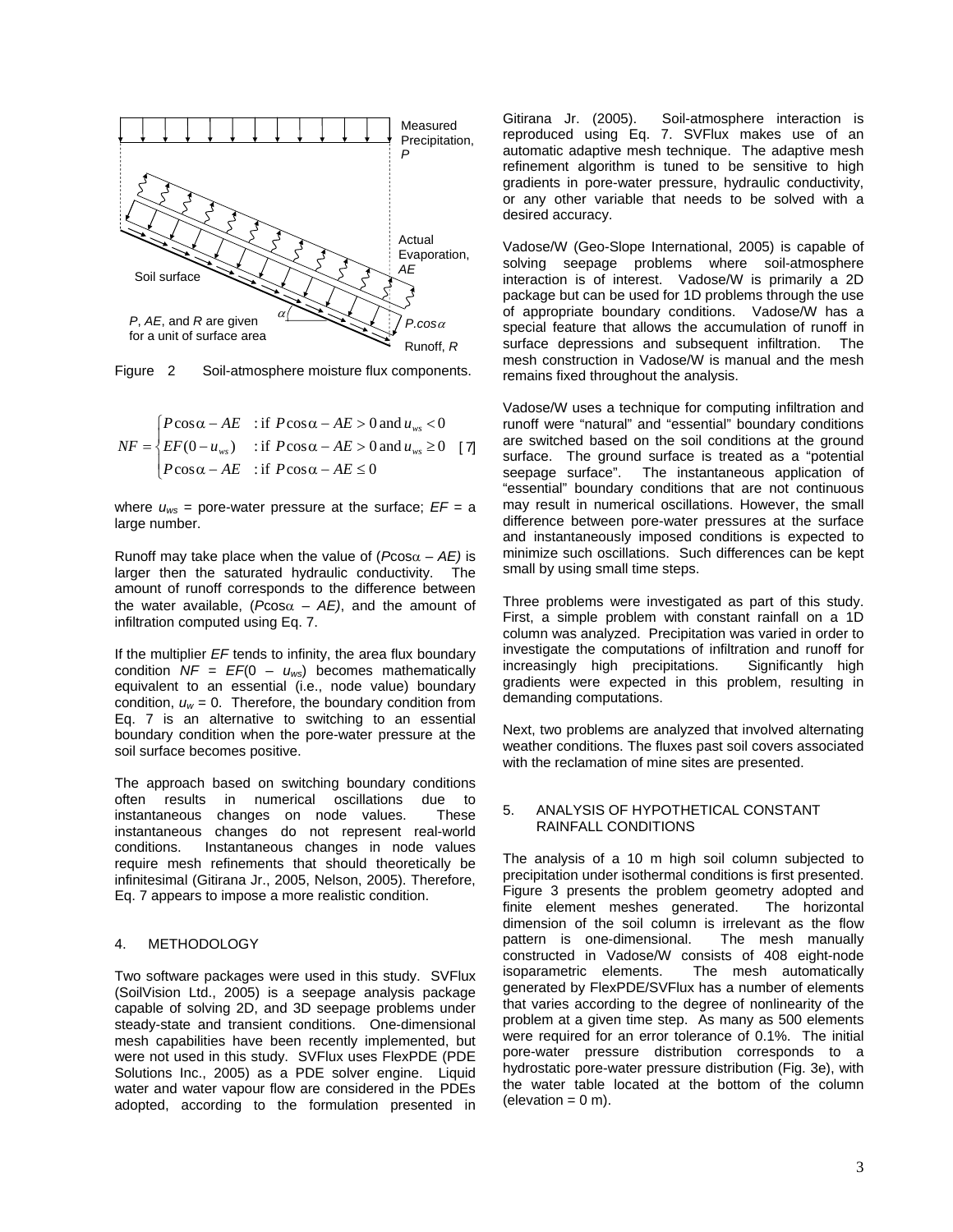

Figure 3 Problem 1: geometry, mesh, and boundary conditions. (a) Vadose/W mesh; (b) SVFlux mesh for t = 0 day; (c) SVFlux mesh for  $t = 3$  days; (d) SVFlux mesh for  $t = 7$  days; and (e) initial pore-water pressure.

A "no flow" natural boundary condition was applied at the lateral and lower boundaries of the SVFlux and Vadose/W meshes. The boundary condition applied to the upper boundary of the SVFlux mesh corresponds to the conditional soil-atmosphere natural boundary equation (Eq. 7). The boundary condition available in Vadose/W that best represents the precipitation/runoff conditions analyzed herein corresponds to the "climate boundary" option. Different amounts of precipitation were selected in order to produce different amounts of infiltration and runoff. The precipitation rates applied at the upper boundary were equal to 1×*k w sat*, 1.5×*k w sat*, 2×*k w sat*, 4×*k w sat*, and 10×*k<sup>w</sup> sat*. These amounts of precipitation were applied during a period of 7 days.

Figure 4 presents the soil properties assumed. The saturated hydraulic conductivity of 1×10<sup>-6</sup> m/s corresponds to a moderate permeability soil, typical of silts and certain loams. Figure 4 shows that the vapour conductivity,  $k^{\nu}$ , of this soil is negligible for soil suctions lower than 7000 kPa. Therefore, though the vapour flow is included in SVFlux, it should not affect the results because the soil suction is expected to be lower than 100 kPa at all time steps. This combination of initial and boundary conditions and hydraulic properties is expected to produce runoff during higher precipitation rates.

Figures 5 and 6 present the computed infiltration rates corresponding to various precipitation rates. The precipitation rates correspond to 86.4, 129.4, 172.8, 345.6, and 864 mm/day, respectively. It can be observed in Fig. 5 that the results obtained using SVFlux agree qualitatively with the experimental limiting curve proposed by Horton (1933). The higher the precipitation rate, the sooner runoff commences. Runoff occurred for all precipitation rates with exception of the precipitation rate

corresponding to 1×*kw sat*. This is as expected. The amount of runoff can be calculated by taking the difference between the precipitation and the computed infiltration.

The infiltration rates computed using SVFlux and Vadose/W were in close agreement for precipitation rates up to 2×*k<sup>w</sup> sat*. Somewhat different results were obtained for higher precipitation rates, during the first few hours. Vadose/W does not appear to be capable of responding to the high pore-water pressure gradients that occur during the beginning of the wetting process. SVFlux was able to track the high pressure gradients through use of the adaptive mesh technique. As a result, lower infiltration rates were computed by Vadose/W and the shape of the limiting infiltration curve presented by Horton (1933) could not be closely simulated. The results come into closer agreement after  $t = 1$  day. A relatively dense mesh was used in Vadose/W. Further mesh refinements were also used with relatively little improvement.



Figure 4 Hydraulic properties used in the verification<br>of the moisture flow model for of the moisture flow model for infiltration/runoff conditions.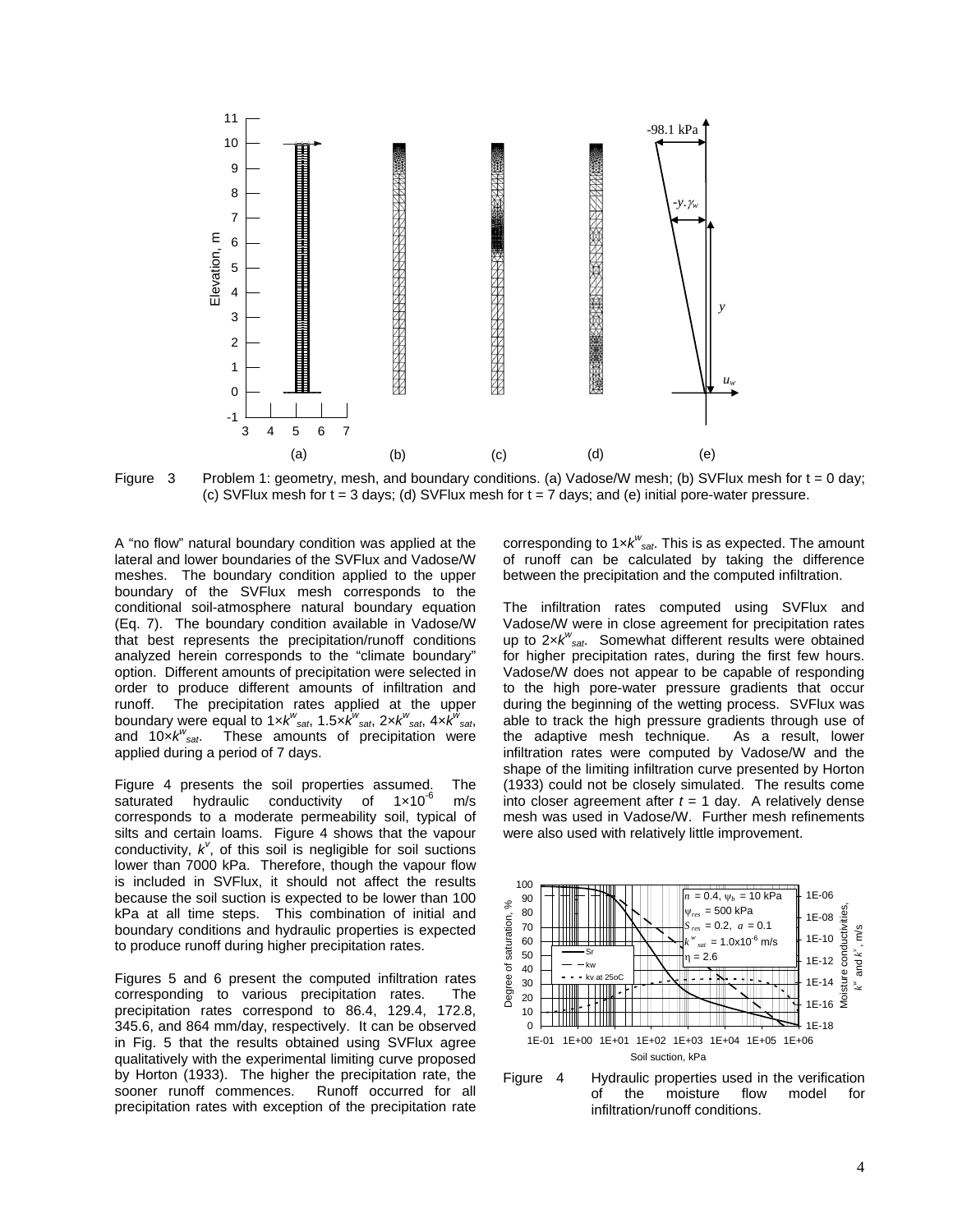Figures 7 and 8 present the pore-water pressure profiles at several time steps for precipitation rates of 1×*k w sat* and 4×*k w* Sharp infiltration fronts were obtained for all three cases, as expected. The higher the precipitation rate the deeper the wetting front, at any given time step. For a precipitation rate equal to the saturated hydraulic conductivity the matric suction at the soil surface remained equal to the matric suction at the break point of the *k<sup>w</sup>* function (i.e., 10 kPa).

Higher precipitation rates produced larger pore-water pressures at the soil surface, eventually reaching zero and resulting in runoff. Figure 7 shows that pore-water pressures at the soil surface reached zero at approximately 4 days. The water table at the bottom of the soil column was unaffected by precipitation rates of

1× $k^{w}_{sat}$ , 1.5× $k^{w}_{sat}$ , but moved upwards for higher precipitation rates (see Fig. 8, *t* = 7 days).

Good agreement was observed between the pore-water pressure profiles obtained using SVFlux and Vadose/W, for precipitation rates lower or equal than 1.5×*k w sat*. A poorer simulation of the infiltration profile was obtained when using Vadose/W for high precipitation rates. The wetting front lagged behind the front obtained using SVFlux, as can be seen in Fig. 8. The lag in the position of the wetting front calculated using Vadose/W was proportional to the error in the amount of infiltration occurring during the first few hours for precipitation rates higher or equal than 4×*k<sup>w</sup> sat*, (See Figs. 5 and 6).



Figure 5 Verification of the moisture flow model for infiltration/runoff conditions: comparison of the infiltration rates for different precipitation rates.



Figure 6 Verification of the moisture flow model for infiltration/runoff conditions: comparison of the infiltration rates / precipitation for different precipitation rates.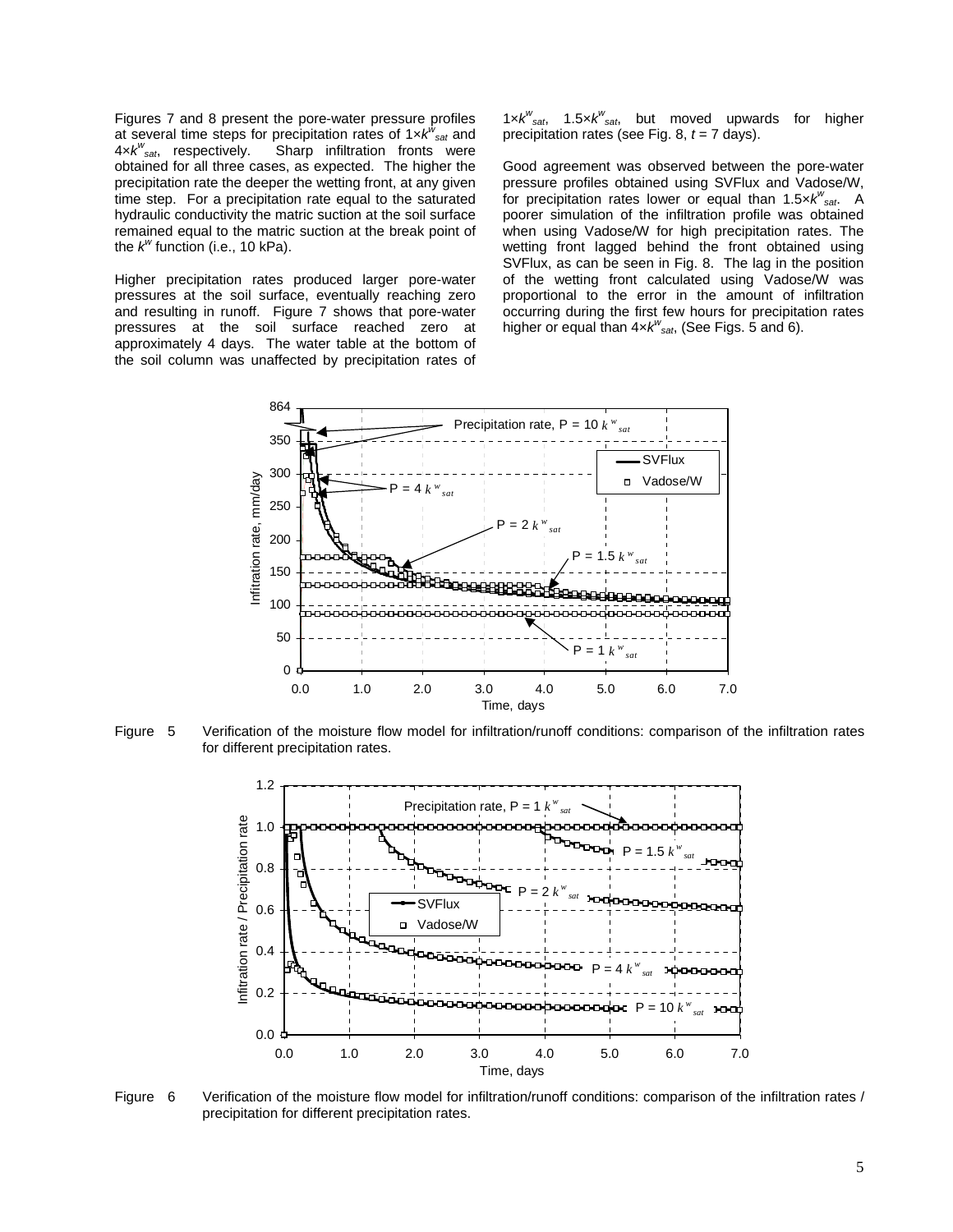

Figure 7 Infiltration profiles, Precipitation =  $k^w_{sat}$ .



Figure 8 Infiltration profiles, Precipitation = 10  $k^w$ <sub>sat</sub>.

## 6 ANALYSIS OF TWO SOIL COVER CONFIGURATIONS

Analysis of infiltration past soil covers is a common type of analysis used in the long-term reclamation of mine sites. 1D or 2D finite element seepage software packages are typically used for this type of analysis. The final proposed design is often based on the results of the finite element analysis of the system. Calculation of actual evaporation rates and runoff becomes significant in the long-term fluxes through cover systems.

Two problems were used to illustrate the impact of varying methods of calculating runoff and infiltration on calculations performed over the course of one year. In the examples presented in this paper the input data was kept as much the same as possible between SVFlux and Vadose/W. The exact same temperature, relative humidity, precipitation, and potential evaporation datasets were used in both software packages. Identical soil property data was also used in each software package.

Applied precipitation levels in the first 14 days of analysis are abnormally high due to the occurrence of snowmelt during this time. The daily precipitation values were assumed to be concentrated at a period of eight hours.

The first soil column is comprised of a Till cover 1 m thick with  $k^w_{sat}$  =  $9 \times 10^{-2}$  m/day. The van Genuchten and Mualem representation of the unsaturated hydraulic conductivity curve was used for all soils. Beneath the cover there were two separate layers of tailings each 2.5 m thick with varying hydraulic parameters of  $9 \times 10^{-1}$  m/day and  $9 \times 10^{-2}$  m/day respectively.

Results of the analysis of column 1 are presented in Figure 9. From these results it can be seen that this scenario accentuates the differences in runoff calculation. Vadose/W overestimates runoff values, as previously observed. As a result, less water entered the system than what was predicted using SVFlux. The reduced amount of water entering the system results in higher soil suctions, thereby producing lower actual evaporation rates.



Figure 9 Runoff and AE predictions for column 1.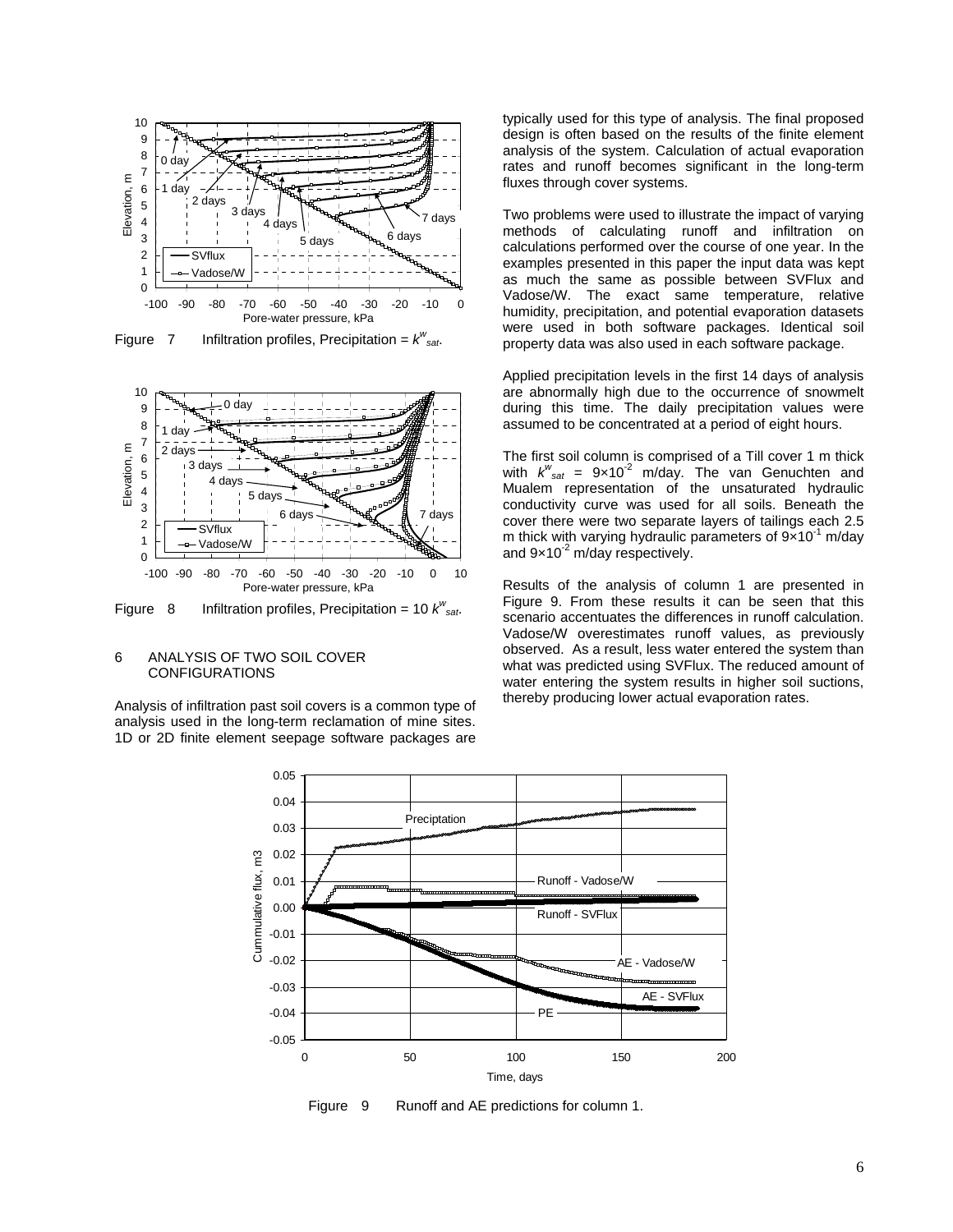

Figure 10 Runoff and AE predictions for column 2.

In the second column the same soil geometry was used but the conductivity of the top layer was decreased to  $9\times10^{-3}$  m/day. This should have the effect of increasing the total runoff calculation. The results for the second column may be seen in Figure 10. Significantly greater quantities of runoff were predicted using both software packages. It can also be seen that Vadose/W again presents higher runoff rates with the resulting decrease in actual evaporation.

Mass balance checking was performed on all SVFlux runs and all scenarios solved with a total mass balance error of less than 5%.

Figures 11 and 12 present a closer looks at infiltration and runoff predictions using Vadose/W and SVFlux. The manner how precipitation is represented by each package is somewhat different. Vadose/W uses a sinusoid whose total area is equal to the amount of daily precipitation. SVFlux uses a step-function whose area also corresponds to the daily amount of precipitation.

As precipitation progresses, both packages predict high rates of infiltration, close to the total amount of precipitation. However, the amount of precipitation predicted by Vadose/W is slightly lower. The lower values of infiltration predicted by Vadose/W are in agreement with the observation from Example 1. Runoff progressively increases until a peak value is achieved.

There are differences in the way that the thermal characteristics of the soil are considered in both software packages. SVFlux 5.55 does not couple the thermal fluxes within the soil while Vadose/W does. Thermal effects may be negligible for short-term analyses of up to 100 days (Gitirana Jr., 2005). However, thermal fluxes accumulated over long periods of time may become significant. Water migration due to thermal fluxes is not expected to be significant for the two soil-cover systems

presented herein due to the relatively short period of time analysed.



Figure 11 Vadose/W predictions for column 1, day 1.





## 7. CONCLUDING REMARKS